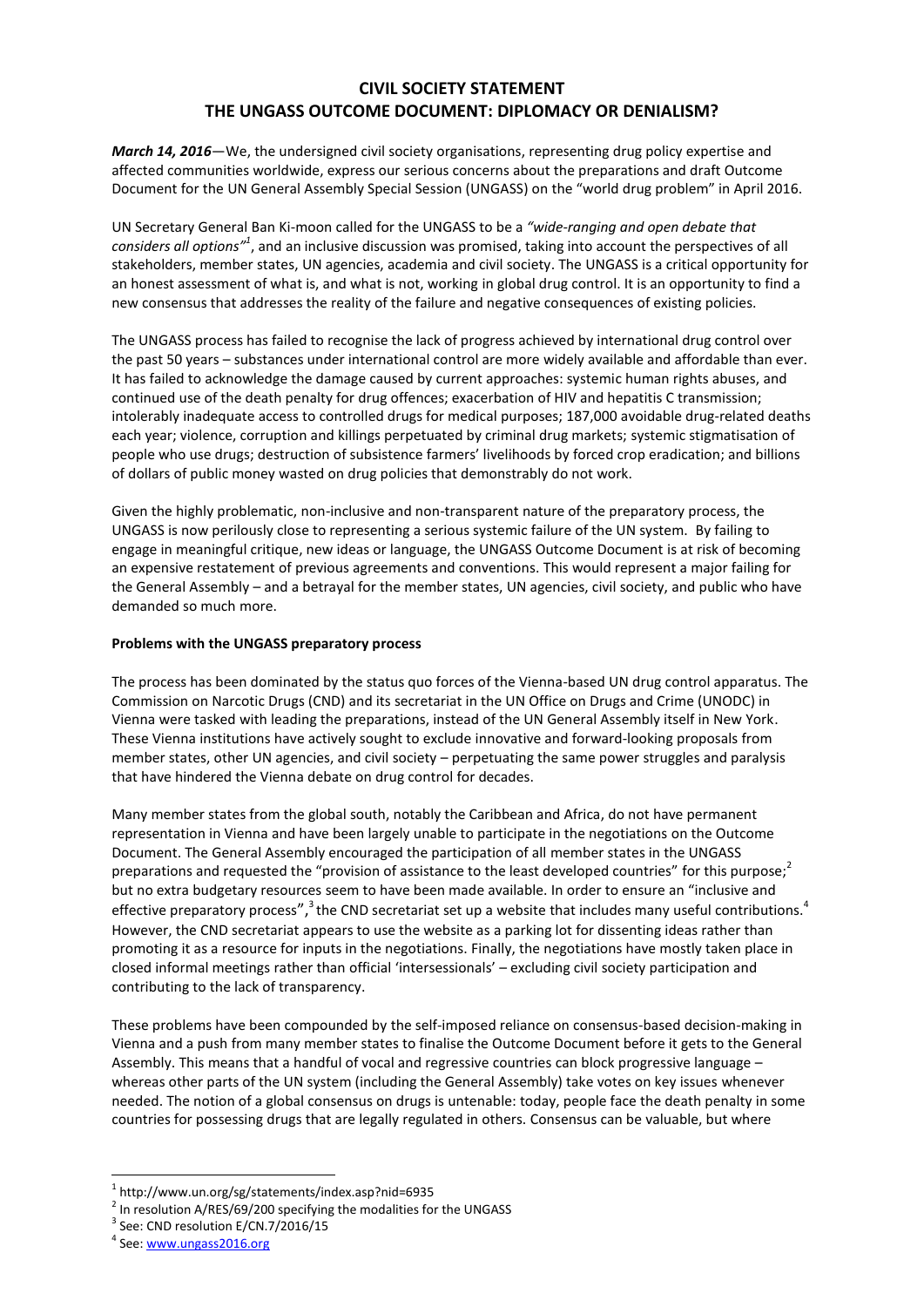polarisation exists, it can result in statements that fail to capture genuine policy tensions that merit honest discussion and debate.

## **Problems with the draft UNGASS Outcome Document**

Member states agreed to produce "a short, substantive, concise and action-oriented document" that proposes "ways to address long-standing and emerging challenges in countering the world drug problem".<sup>5</sup> Yet the draft Outcome Document is now a long way from this aspiration:

- The current draft has sprawled to over ten pages and more than 100 paragraphs, yet includes almost no operational outcomes or actions to address the countless challenges, tensions and contradictions that exist in international drug control. Proposals that the UNGASS at least establish an expert advisory group to undertake a critical review and elaborate recommendations for modernising the system towards 2019<sup>6</sup> have so far been rejected.
- Rather than considering "all options", the draft simply reaffirms the current approach and is devastating in its failure to acknowledge the damage of punitive policies noted above. These costs have been highlighted repeatedly in submissions to the UNGASS from civil society, UN agencies and member states, yet the draft document claims "tangible and measurable progress", providing no justification or explanation of what progress this refers to.
- The current draft is not a balanced reflection of the formal UNGASS submissions and recommendations made by UN agencies. Many of these submissions explicitly call for ending the criminalisation of people who use drugs, but this point has been excluded from successive drafts of the Outcome Document negotiated in Vienna demonstrating a lack of coherence across the UN family. Furthermore many inputs from the Civil Society Task Force, NGOs, member states and regional groups have also been neglected, most notably calls for the abolition of the death penalty for drug offences.
- Despite explicit acknowledgement of the term "harm reduction" by the General Assembly as long ago as 2001,<sup>7</sup> there is no acknowledgement of the need for a harm reduction response to drug use in the draft Outcome Document. In addition, specific references to effective and life-saving measures such as needle and syringe programmes, overdose prevention, and opioid substitution treatment are still under dispute. This is despite the fact that the European Union and multiple countries of Latin America and Africa have called for explicit recognition of harm reduction.
- The draft Outcome Document reaffirms the call for "a society free of drug abuse" by 2019, a goal set by the 2009 Political Declaration. Since the 1998 UNGASS, convened under the slogan "A drug-free world, we can do it!" drug use has in fact risen. This goal is not aspirational, it is delusional and dangerous, framing and distorting the entire policy response, prioritising the elimination of drugs above health, well-being, human rights, and the reduction of drug-related harm. In addition, the draft Outcome Document is entirely inconsistent with the priorities identified in the globally agreed Sustainable Development Goals, such as tackling poverty, improving gender equality, or reducing violence and environmental degradation.
- The draft is entirely out of sync with the realities on the ground in many countries including the successful implementation of harm reduction programmes, a growing trend towards ending the criminalisation of drug use, the exploration of regulated-market models for cannabis, the recognition of indigenous rights, as well as the social, spiritual and therapeutic uses of psychoactive plants. The reality is that globally, the outdated punitive enforcement paradigm in drug control is being challenged, reviewed, and reformed.

**We call upon member states – especially those who have been shut out of the Vienna-based negotiations – to challenge the current draft of the UNGASS Outcome Document, to ensure the debate on its contents is not closed in Vienna, and to prepare statements expressing their disappointment and dissent at the UNGASS in April. We call on UN agencies, senior UN officials, academics, civil society, and networks of impacted communities to do the same. The UNGASS is a unique opportunity to take a stand and demonstrate leadership for drug policy reform, as we simply cannot continue with the same failed approach.** 

2016, [http://www.unodc.org/documents/ungass2016//Background/CND\\_Resolution\\_58\\_8.pdf](http://www.unodc.org/documents/ungass2016/Background/CND_Resolution_58_8.pdf)

1

<sup>&</sup>lt;sup>5</sup> CND Resolution 58/8, 'Special session of the General Assembly on the world drug problem to be held in

<sup>&</sup>lt;sup>6</sup> See[: https://www.tni.org/en/publication/ungass-2016-background-memo-on-the-proposal-to-establish-an-expert](https://www.tni.org/en/publication/ungass-2016-background-memo-on-the-proposal-to-establish-an-expert-advisory-group)[advisory-group](https://www.tni.org/en/publication/ungass-2016-background-memo-on-the-proposal-to-establish-an-expert-advisory-group)

<sup>7</sup> See[: http://www.un.org/ga/aids/docs/aress262.pdf](http://www.un.org/ga/aids/docs/aress262.pdf)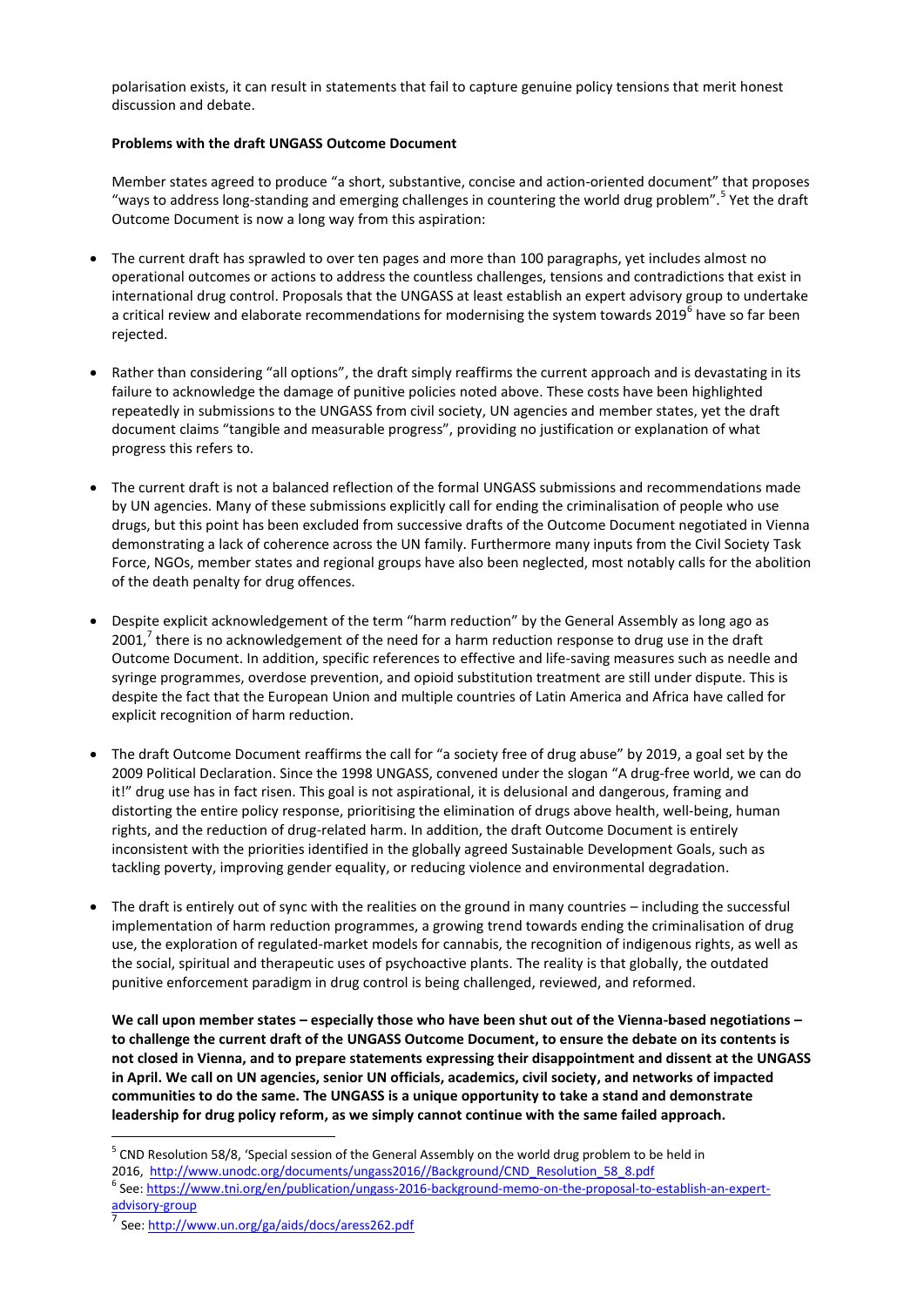This statement has been made on behalf of:

- 1. 12D Network (Thailand)
- 2. A New PATH (Parents for Addiction Treatment & Healing)
- 3. Acción Semilla Bolivia
- 4. Acción Técnica Social ATS
- 5. Addiction Research Center Alternative Georgia
- 6. African Law Foundation (AFRILAW)
- 7. AIDS Alabama
- 8. AIDS Fonds
- 9. AIDS Foundation East/West
- 10. AIDS-Fondet/The Danish AIDS Foundation
- 11. Akei Drug Policy Program
- 12. Alliance of Women to Advocate for Change (AWAC)
- 13. Andean Information Network
- 14. Asociación Costarricense para el Estudio e Intervención en Drogas (ACEID)
- 15. Asociación de Estudios del Cannabis del Uruguay (AECU)
- 16. Asociación Mexicana de Estudios sobre Cannabis (AMECA)
- 17. Associazione Antigone Onlus
- 18. Associazione Insieme Onlus
- 19. Associazione Luca Coscioni
- 20. ATL Sida Hepatites (ATLSH Tunisia)
- 21. Australian Drug Foundation (ADF)
- 22. Australian Drug Law Reform Foundation
- 23. AutoSupport des Usagers de Drogues (ASUD)
- 24. BrugerForeningen / The Danish Drug Users Union
- 25. Brugernes Akademi
- 26. Bulgarian Libertarian Society Foundation
- 27. California Cannabis Ministry
- 28. California NORML's
- 29. Canadian AIDS Society
- 30. Canadian Drug Policy Coalition
- 31. Canadian Harm Reduction Network
- 32. Canadian HIV/AIDS Legal Network
- 33. Canadian Positive People Network (CPPN)
- 34. Canadian Students for Sensible Drug Policy (CSSDP)
- 35. Cannabis Sans Frontières
- 36. Center for Supporting Community Development Initiatives (Vietnam)
- 37. Centro Cáritas de formación para la atención de las farmacoependencias y situaciones críticas asociadas AC (CAFAC)
- 38. Centro de Estudios Legales y Sociales (CELS)
- 39. CERiA, University of Malaya
- 40. Česká psychedelická společnost CZEPS
- 41. CGIL nazionale
- 42. Chanvre & Libertés NORML France
- 43. Choices, New York
- 44. Citizens Opposing Prohibition
- 45. Coalition for Medical Marijuana New Jersey, Inc.
- 46. Colectivo por una Política Integral hacia las Drogas (CUPIHD)
- 47. Colectivo por una Política Integral hacia las Drogas, AC. (CUPIHD; AC)
- 48. Comisión Mexicana de Defensa y Promoción de los Derechos Humanos
- 49. CommonUnity Foundation (Australia)
- 50. Community Intervention Network on Drugs
- 51. Concile mondial de congrès diplomatiques des aumoniers pour la paix universelle des droits humains et juridiques (CMOCDAPUNDHJ)
- 52. Conseil des Organisations de Litte Contre la Drogue
- 53. Coordinamento Nazionale Comunità di Accoglienza (CNCA)
- 54. Corporación Humanas, Centro Regional de Derechos Humanos y Justicia de Género, Chile.
- 55. Correlation Network
- 56. Cultura Joven A.C.
- 57. Dejusticia (Colombia)
- 58. Diogenis Association (Greece)
- 59. DITSHWANELO The Botswana Centre for Human Rights
- 60. Doctors for Cannabis Regulation (DFCR)
- 61. Drug Policy Advocacy Group (Myanmar)
- 62. Drug Policy Alliance
- 63. Drug Policy Forum of Texas
- 64. društvo AREAL (Slovenia)
- 65. Empire State NORML (New York)
- 66. Equis Justicia para las Mujeres A.C
- 67. ERIE (Entheogenic Research, Integration, and Education)
- 68. Espolea
- 69. Estudiantes por una Política Sensata de Drogas (EPSD)
- 70. Eurasian Harm Reduction Network (EHRN)
- 71. European Coalition for Just and Effective Drug Policies (ENCOD)
- 72. FAC Federación de Asociaciones Cannábicas
- 73. Families for Justice as Healing (US)
- 74. Families for Sensible Drug Policy (FSDP)
- 75. Family Law & Cannabis Alliance (FLCA)
- 76. Fédération Addiction
- 77. Fedito Bxl (Brussels Addiction Federation)
- 78. Fields of Green for ALL NPC
- 79. Fondation antonin Artaud pour une approche Alternative de l'Addiction et des Toxicomanies (FAAAT)
- 80. Forum Droghe
- 81. Gadejuristen / The Danish Street Lawyers
- 82. Ganja Growers and Producers Association (GGPA) Jamaica
- 83. Ganja Growers and Producers Association (GGPA) Jamaica
- 84. GAT Grupo Ativistas em Tratamentos
- 85. Hands Off Cain
- 86. Harm Reduction Australia
- 87. Harm Reduction Coalition (HRC)
- 88. Harm Reduction International
- 89. Health Officers Council of BC (HOC)
- 90. Health Poverty Action
- 91. Help Not Handcuffs
- 92. Hepatitis Education Project
- 93. HIV and AIDS Support House (HASH)
- 94. Housing Works
- 95. Igarapé Institute
- 96. India HIV/AIDS Alliance

Development (ICAD)

- 97. Iniciativa Negra por uma Nova Política sobre Drogas (INNPD)
- 98. INPUD
- 99. Institute for Policy Studies, Drug Policy Project 100. Interagency Coalition on AIDS and